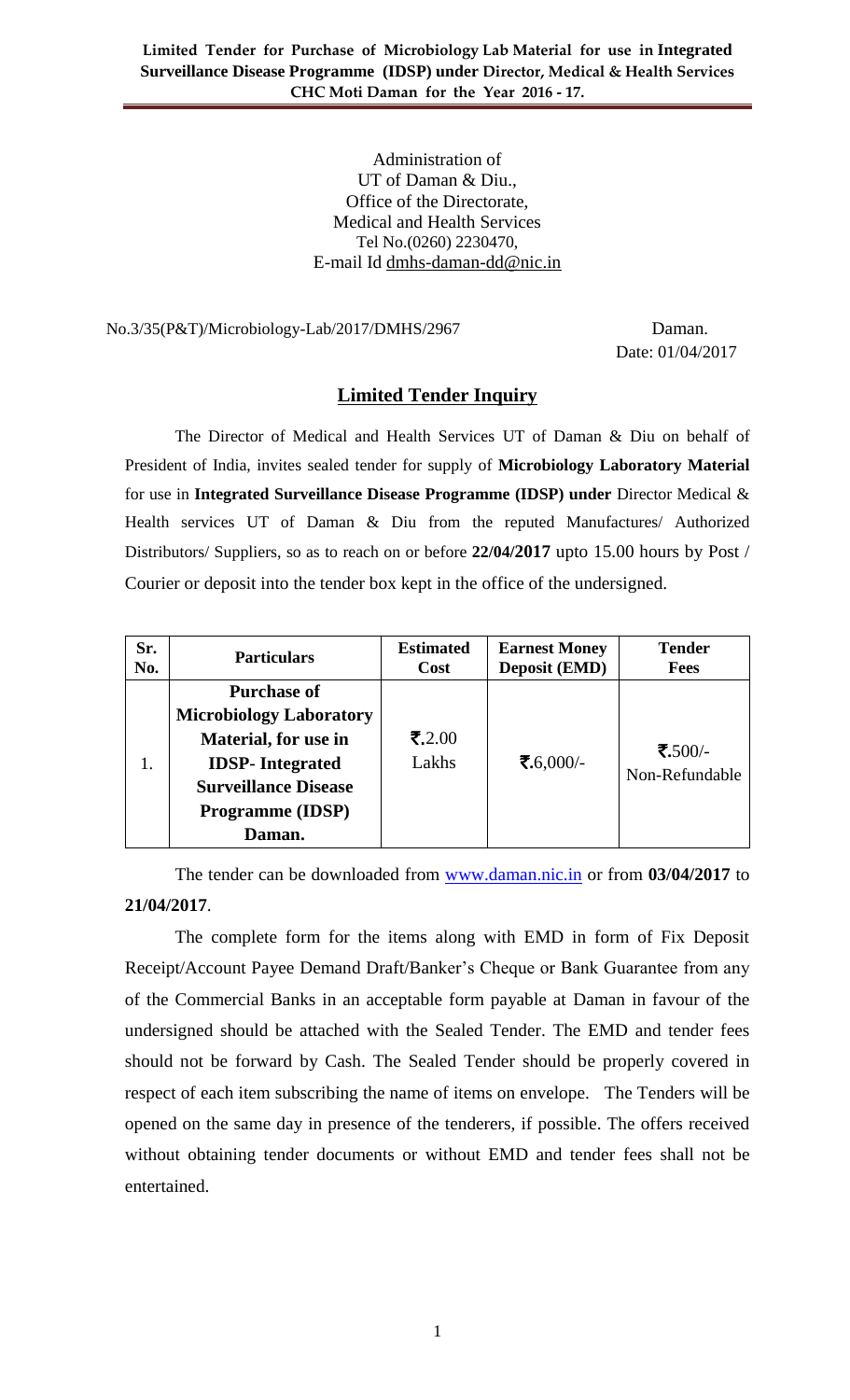The Limited Tender Inquiry can be downloaded from the website [www.daman.nic.in](http://www.daman.nic.in/) The Tender Fee and EMD is to be enclosed with the tender document; tender document without Tender Fee & EMD will be rejected.

Right to reject any or all Tenders without assigning any reason is reserved.

 *Sd/-*  **Director** Medical & Health Services**/** UT of Daman & Diu, "Tel.No.0260-2230470" email ID : dmhs-daman-dd@nic.in

Copy to :-

- 1) Field Publicity Officer, Daman for wide publicity in Newspaper.
- 2) NIC, Daman & Diu with a request to publish in Website.
- 3) Accounts Section, DMHS, Daman for information.
- 4) Store Dept, DMHS, Daman for information.
- 5) P&T Department, DMHS, Daman for information.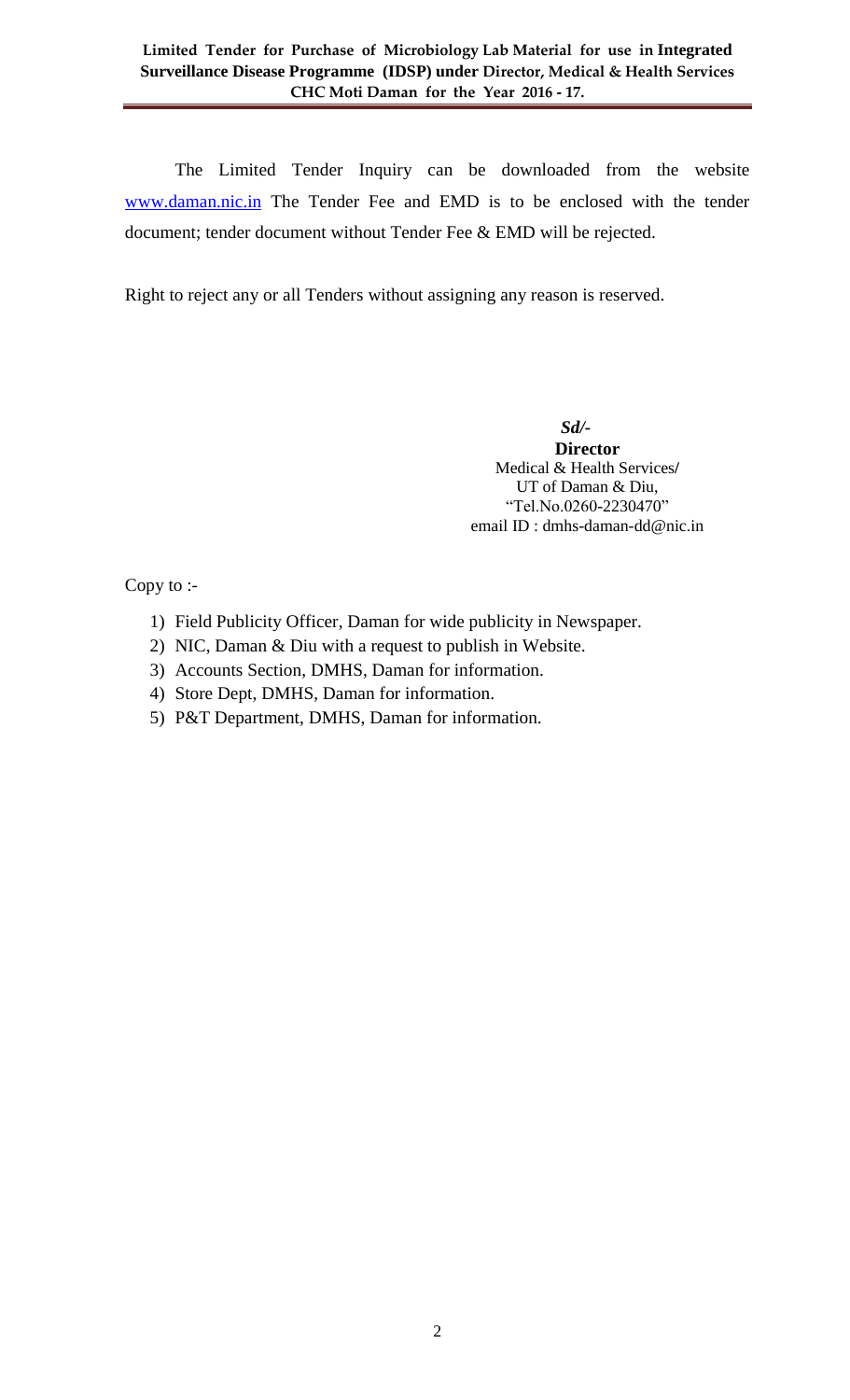### U.T. ADMINISTRATION OF DAMAN & DIU, OFFICE OF THE DIRECTOR, MEDICAL AND HEALTH SERVICES, DAMAN.

Terms and Conditions for the **"Purchase of Microbiology Lab Material for use Integrated Surveillance Disease Programme (IDSP) under DMHS Daman."**

### **Instructions to Bidders :**

- 1) The rate should be quoted in the prescribed form given by the department; **the rate should be inclusive of all taxes and should be valid upto One Year from the date of tenderization**.
- 2) All/Taxes/Duties/Royalties Charges payable on the sales/transport etc. within and/or outside the state shall be payable by the supplier.
- 3) Where specifications/make/manufacture is not specified by this office, the rates should be quoted only for the  $1<sup>st</sup>$  class and standard quality only.
- 4) The tenderer should specify the name of the manufacturer and complete specification for the items quoted by him along with catalogue of the item to be submitted in the Technical Bid.
- 5) The decision of the Tender Inviting Officer for acceptance/rejection of any articles supplied including the decision for equivalent specifications, standard and quality etc. of articles shall be final.
- 6) The Tenderer should enclose along with tender an amount of  $\overline{\mathbf{5}}$ .500/as Tender Fees in form of DD/A/c payee Cheque of any Nationalized or Scheduled Bank of India payable in Daman and `**.6,000/** as Earnest Money Deposit in form of Fix Deposit Receipt/Account Payee Demand Draft/Banker's Cheque or Bank Guarantee from any of the Commercial Banks in an acceptable form payable at Daman in favour of **Director of Medical & Health Services, UT of Daman & Diu**. The EMD should not be forward by Cash. Tender received without Earnest Money Deposit will be summarily rejected.
- 7) (a) The successful tenderer will have to pay within 10 days from the date of demand, an amount equal to 10% of the total value of articles, which may be ordered, as the amount of security deposit.

(b) Non receipt of Security Deposit within stipulated time will result in automatic cancellation of the order for supply without any intimation.

(c) However in case if any articles are received for which the Security Deposit may not have been deposited, the full Security Deposit as may be due from the supplier will be recovered from the bill(s) for such articles.

8) The amount of Earnest Money paid by the successful Tenderer(s) will be adjusted against the amount of Security Deposit to be paid by the successful tenderer(s) as per condition No.07 above.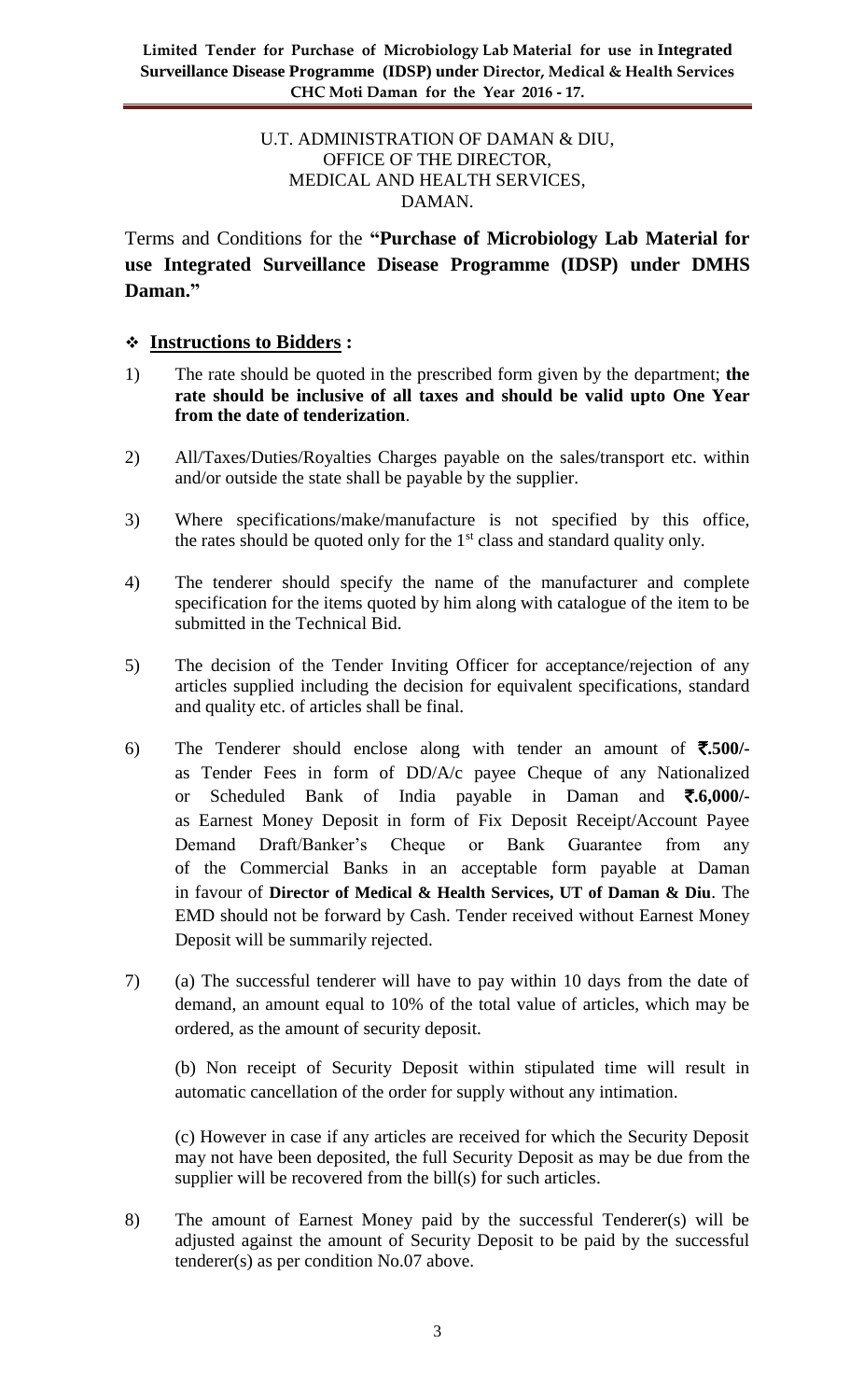- 9) The tender should be neatly typed or hand written only on format given by the department carries the name of supplier and the signature of the tenderer. No overwriting, correction or erasures will be considered.
- 10) All bills should be in **TRIPLICATE** and should invariably mention the number and date of supply order.
- 11) All bills for amount above  $\overline{\xi}$ .5000/- should be pre-receipted on a Revenue Stamp of proper value. Bills for amount exceeding  $\bar{\mathcal{F}}$ .5000/not pre-receipted on Revenue Stamp of proper value will not be accepted for payment.
- 12) Each bill in which Sales Tax is charged must contain the following certificates on the body of the bill: "CERTIFIED" that the goods on which Sales Tax has been charged have not been exempted under the Central Sale Tax Act or the Rules made there under and the amount charged on account of Sales Tax on these goods is not more than what is payable under the provisions of relevant Act or Rules made there under".
- 13) The Tenders shall be submitted in two-bid system, each of which is to be submitted in separate envelope. The first envelope should contain Technical Bid and super scribing on the envelope as **"Sealed Cover No.1 Technical Bid - Purchase of "Microbiology Lab Material for use in Integrated Surveillance Disease Programme (IDSP) under for DMHS Daman""**. The **EMD** and **Tender Fees** should be enclosed with **TECHNICAL BID** only.

The second envelope should contain Financial Bid and super scribing on the envelope as **"Sealed Cover No.2 - Financial Bid for Purchase of "Purchase of Microbiology Lab Material for use in Integrated Surveillance Disease Programme (IDSP) under for DMHS Daman".** The tender will be issued from **03/04/2017** to **21/04/2017** and the last date of submission of bid will be **22/04/2017** upto 15.00 hours.

- 14) If the tenderer whose tender is accepted, fails to execute the supply order within stipulated time the Earnest Money Deposit of such tenders will stand forfeited to the Government.
- 15) The Tenders will be opened by the Tender Opening Committee in presence of Tenderers or their representatives, if any present in the Office of the Tender Inviting Officer. The Tender Opening Committee will first open the technical bid consisting of Terms & Conditions issued by the department duly stamped & signed, EMD, technical specification given by the department etc, the Committee will open the financial bid only of those firms who have qualified for technical bid as per specifications given by the department. The financial bid will be opened after the report received from the Technical Committee.
- 16) The right to accept or reject without assigning any reasons or all tenders in part or whole is reserved with the Tender Inviting Officer and his decision(s) on all matters relating to acceptance or rejection of the tenders as a whole or in part will be final and binding to all.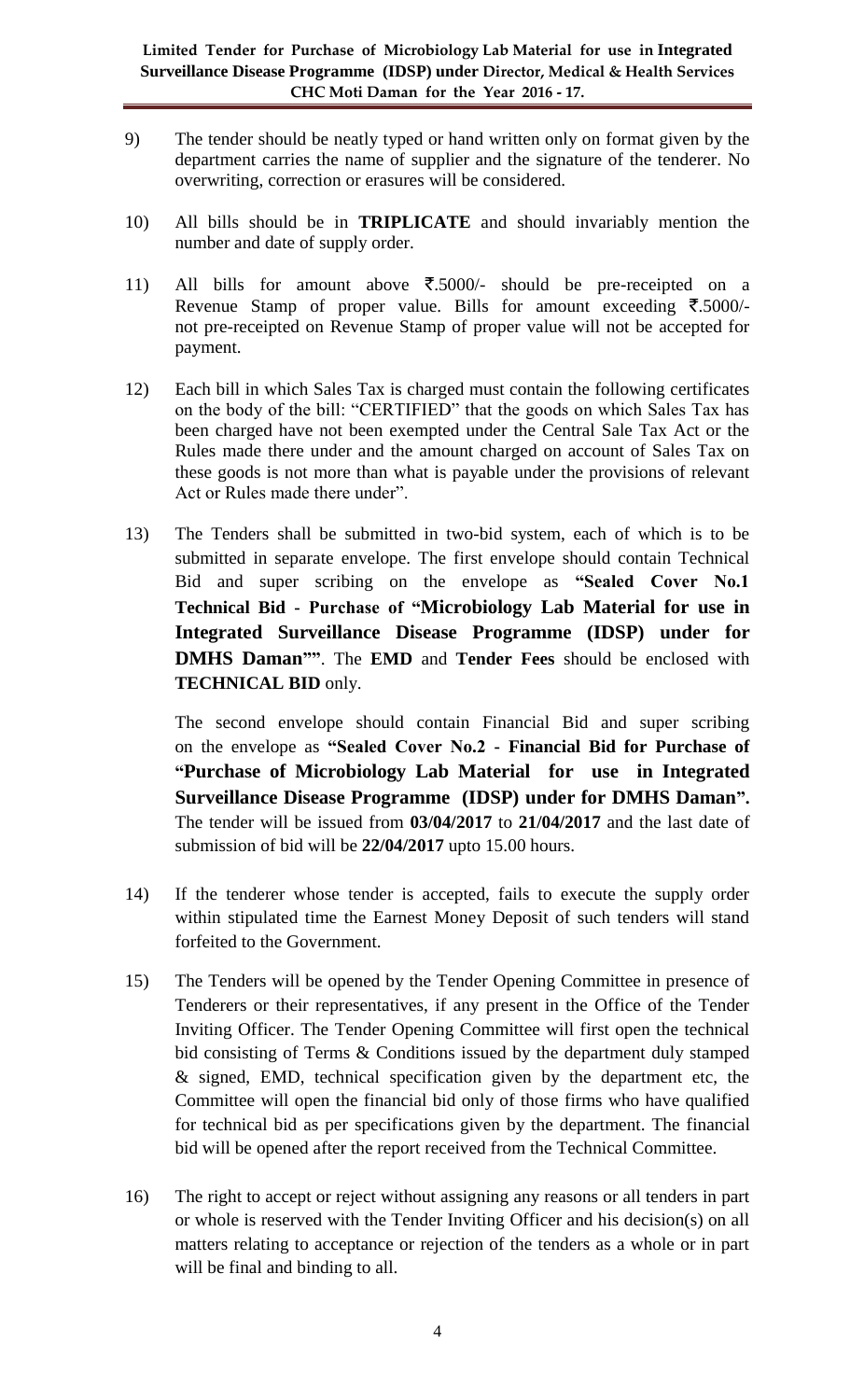- 17) In case, the supplier does not execute the supply order placed with him, the EMD of the supplier will be forfeited to the Government and the contract for the supply shall terminated with no further liabilities on either party to the contract.
- 18) No separate agreement will be required to be signed by the successful tender(s) for the purpose of this contract for supply. Rates tendered/offered in response to the concerned Limited Tender Inquiry shall be considered as acceptance of all above terms and conditions for supply for all legal purpose.
- 19) The tender will be accepted during working hours upto **22/04/2017** at 15.00 hours and will open on the same day if possible in the office of The Director of Medical and Health Services/ Daman in the presence of the Tender Opening Committee and tenderer(s) or their representative(s) if present.
- 20) The rate quoted for the materials should be of ISO or ISI specification if any.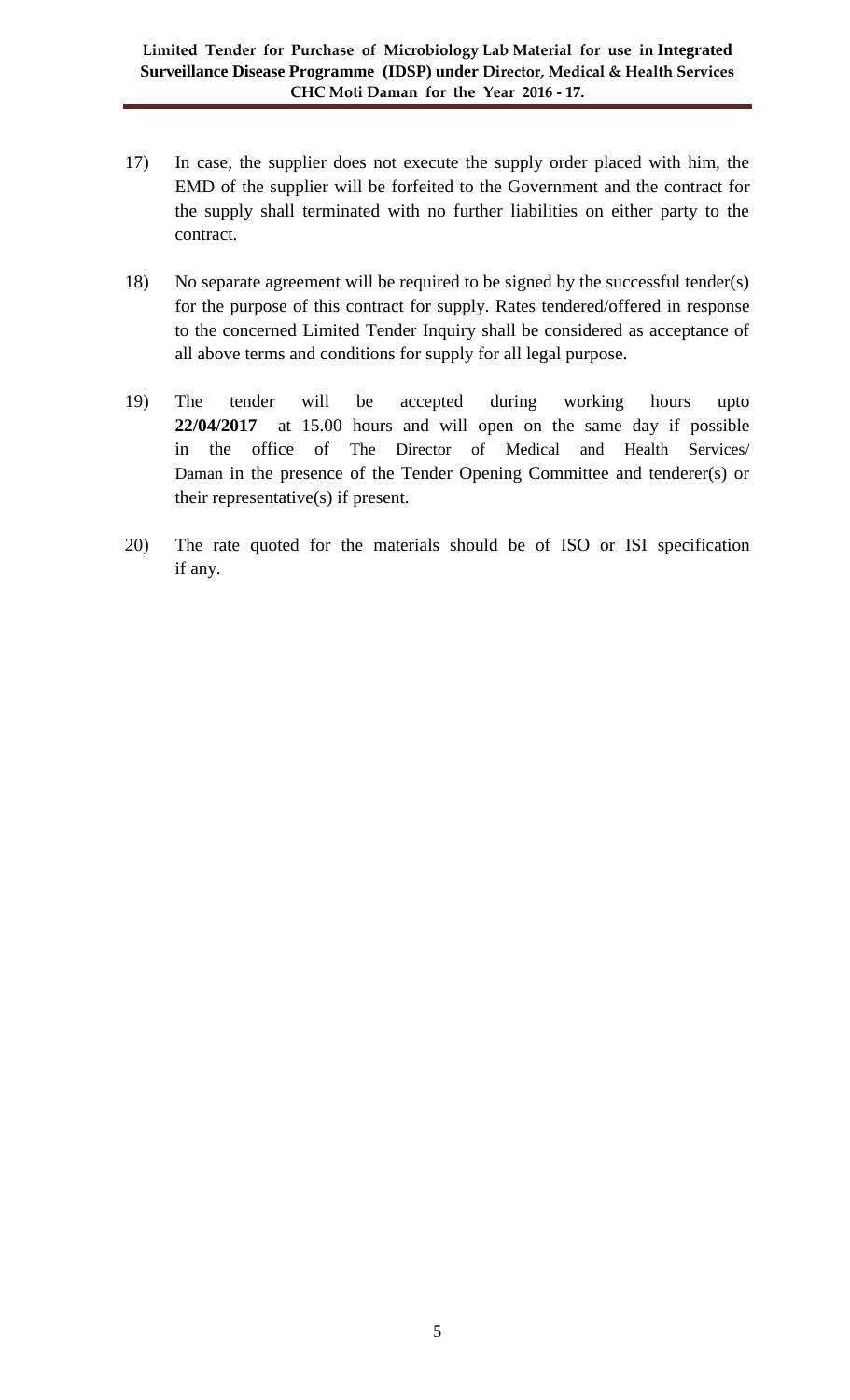# **Conditions of Contract :**

- 1) The rate(s) quoted should be strictly for free delivery at FOR Daman and will be valid and operative for supply orders issued within one year from the date of invitation of tenders.
- 2) Orders once placed should be delivered within the given time period and item should be door delivered including labour.
- 3) No extra charge for packing, forwarding and insurance etc. will be paid on the rates quoted.
- 4) The rates should be quoted only for the items specified in the list of requirement and should be for the items of given special make/manufacture.
- 5) Rates quoted for items other than the required specification/ make/manufacture will not be considered.
- 6) The amount of Earnest Money paid by the tenderer(s) whose tenders are not accepted will be refunded to them by cheque or Demand Draft (as may be convenient to the Tender Inviting Officer if the amount is above  $\bar{\mathfrak{r}}.200/-$ ) drawn on any branch of State of India or its subsidiary Commercial Bank. Where this mode of payment is not possible the amount will be refunded at the cost of the tenderer.
- 7) Only on satisfactory completion of the supply order for and on payment of all bills of the supplier, as to be admitted for payment, the amount of Security Deposit/Earnest Money will be refunded after expiry of guarantee/warranty period, if any, or any such date/period as may be mutually agreed upon.
- 8) The tender inviting officer will consider extension of time for remitting the Security Deposit as demanded. However, in case of denial to consider such extension the supplier is bound to abide by the limit given and liable to make good for the loss made to the Government on account of his failure to abide by the time limit.
- 9) Railway Receipt or other transport document should be drawn in the favour of Officer Inviting tender.
- 10) Railway Receipt or other transport document should not be send by VPP or through any Bank as this being a Government Office it is not possible to clear cash demands of Post Office/Bank for delivery of RR or other transport documents unless we have agreed to it as special arrangement.
- 11) The supplies, materials etc. of inferior quality standard or of different specifications, brand, manufacturer etc other than that ordered specified and/or incomplete or broken articles will not be accepted. The supplier has to replace the same at his own cost and risk. Intimation of non-acceptance of any materials etc will be sent to the supplier within 10 days from the date of receipt of the stores and the same will be returned to the supplier at his own cost and risk, if he so desires and intimates accordingly within 15 days from the date of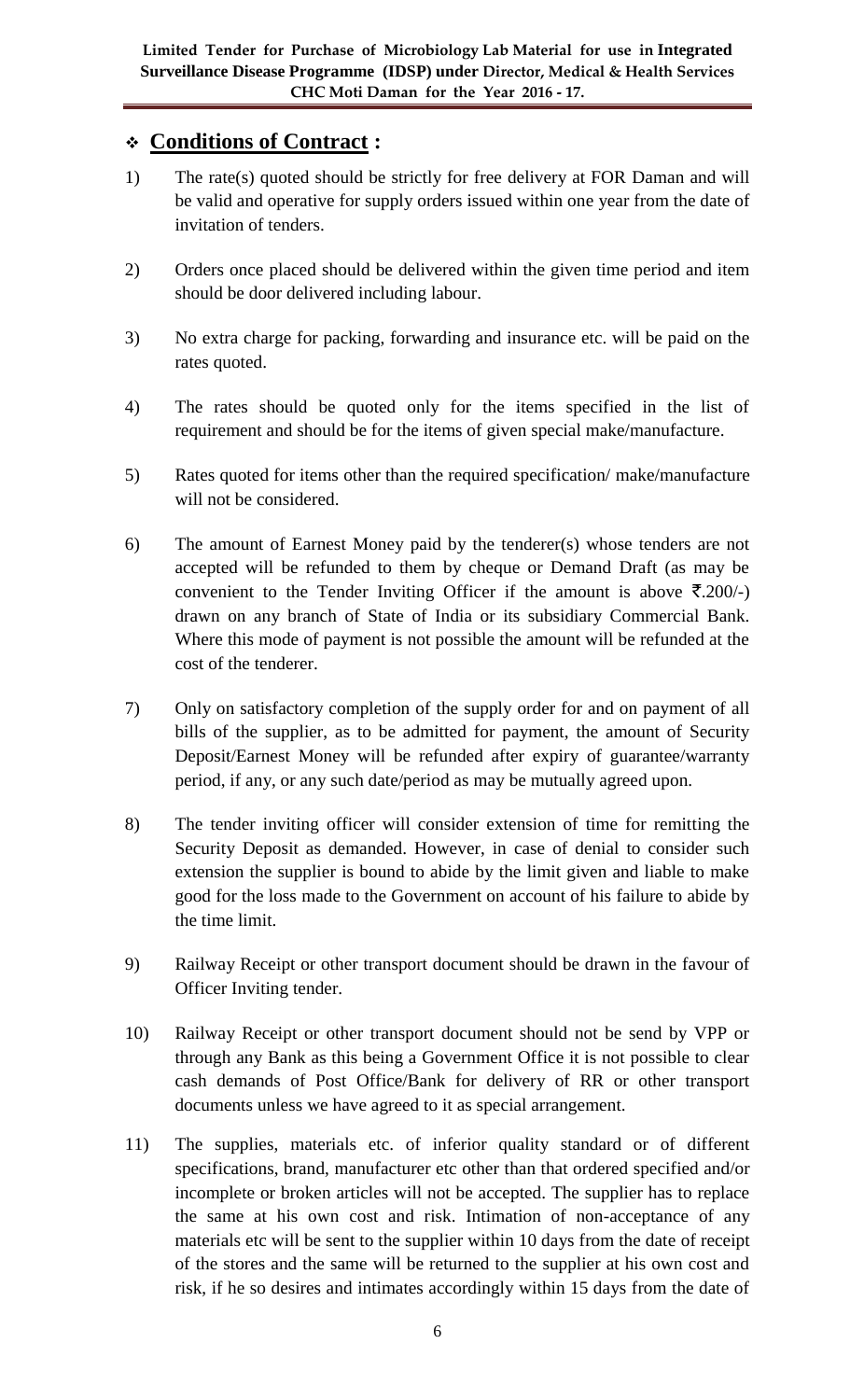dispatch of intimation of the non-acceptance. However, if no communication is received within 15 days from the date of communication the tender Inviting Officer will not be responsible for any damages, loss etc. of such rejected articles.

- 12) In case of failure to supply the store, materials etc. ordered for, as per conditions and within the stipulated time, the name articles will be obtained from the tenderer who offered next higher rates or from any other sources, as may be decided by the tender inviting Officer and the loss to the Government on account of such purchases(s) shall be recovered from the former suppliers Security Deposit/Earnest Money or bills payable.The suppliers shall have no right to dispute with such procedure.
- 13) Demurrage charges paid by the Tender Inviting Officer on account of delayed receipt of dispatch documents intimation will be recovered from the bills payable to the supplier.
- 14) In case of failure to replace the accepted and rejected articles from the supplies made, as mentioned in the conditions the loss undergone by the Government will be recovered from the suppliers Security Deposit/Earnest Money or payment due of any bill(s) to the extend required.
- 15) Extension of time limit for supplies shall be considered by the Tender Inviting Officer. The extension so granted may be with levy of compensation for delay in execution of supply order up to 5% of the cost of supplies ordered for at the discretion of the authority competent to grant extension of time limit provided such request is made well in time, depending upon the circumstances and such decision in the matter will be final.
- 16) If at any time after the order for supply of materials the Tender Inviting Officer shall for any reason whatsoever not require the whole or part of the quantity thereof as specified in the order the Tender Inviting Officer shall give notice in writing of the fact to the supplier(s) who shall have to claim to any payment of compensation what so ever on account of any profit or advantage which the supplier(s) might have derived from the supply of articles in full, but which did not derive in consequence of the full quantity of articles not having been purchased, nor shall have any claim for compensation by reasons of any alterations having been made in the original instructions which shall invoice any curtailment of the supply originally contemplated.
- 17) The Earnest Money(s)/Security Deposit(s) paid by the tender(s) earlier against any tender(s) or supply order(s) is/are not adjustable with Earnest Money or Security Deposit required by these conditions.
- 18) The tenders/offers received do not confirm with the terms and conditions of this office will be summarily rejected. If any firm desires to consider exemption from payment of Earnest Money Deposit, certified copies of its Registration with D.G.S. & D. should be attached to their tenders.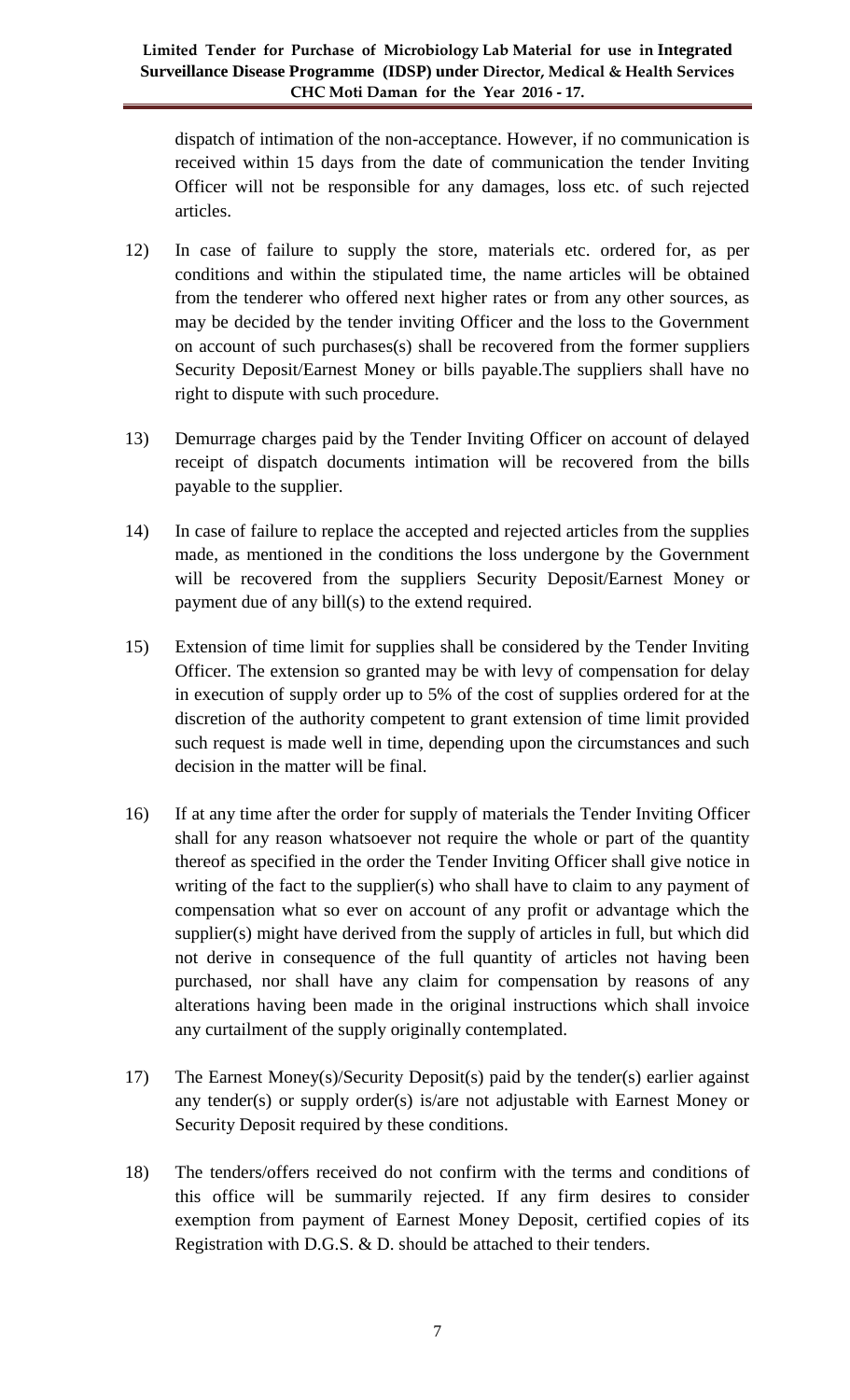- 19) The items as mentioned in the list are the approximate estimates invited and actual purchase may more. Accordingly the successful tenderer has no right for any loss/damages with reference to approximate requirement shown in tender and actual requirement.
- 20) Supplier may ensure the goods at his own cost to safeguard the delivery of such goods dispatched by him to the consignee; the department will not be responsible for the damages or pilferage of goods during transit.
- 21) The manufacturing units who are placed in Daman are exempted for Earnest Money Deposit.
- 22) Rates should be quoted in the forms issued from the department and as per the requirement asked for.
- 23) Rates quoted are for Director of Medical & Health Services Department.
- 24) The tenderer should attached scanned copies of :
	- **1. PAN No.**
	- **2. Sale Tax Reg. / VAT Reg.**
	- **3. Certificate of Experience in field of supply.**
	- **4. Catalog of the item quoted.**
	- **5. Terms & Conditions of Tender Documents duly stamped and signed on each pages.**
	- **6. Schedule of Specifications (Scope of Work) duly stamped and signed on each pages.**
	- $\triangleright$  It may please be noted that the tender received without document referred above shall not be considered.
- 25) The tender fee must be enclosed in demand draft in favour of undersigned with the tender documents.

Signature & Designation of Tender Inviting Officer… *Sd/-*

**Director** Medical & Health Services**/** UT of Daman & Diu, "Tel.No.0260-2230470" email ID : dmhs-daman-dd@nic.in

The above terms and conditions are accepted and are binding to me/us.

Place: Signature of tenderer Dated: Name of tenderer with seal of the firm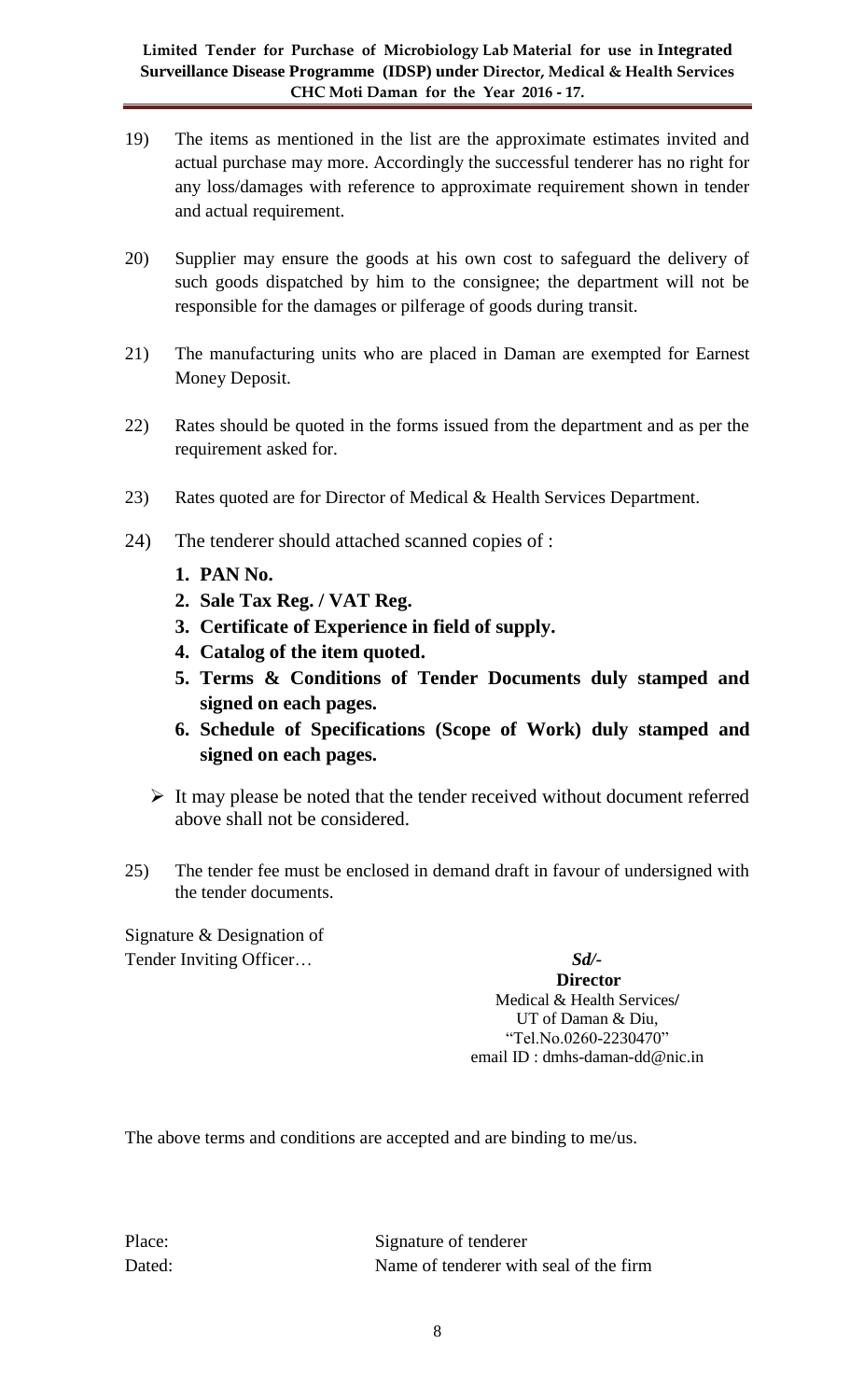### **Scope of Work :**

### **Schedule of Specifications and Allied Technical Details :**

# **Purchase of Microbiology Lab Material for use in Integrated Surveillance Disease Programme (IDSP) underDirectorate Medical & Health Services Daman for the Year 2016-17.**

| Sr.<br>No.     | <b>Name of items</b>           | Mfg Co.<br><b>Name</b> | <b>Unit Pkt</b><br><b>Size</b> | <b>Qty Regd</b>  |
|----------------|--------------------------------|------------------------|--------------------------------|------------------|
| $\mathbf{1}$   | Leptospirosis Igm ELISA        |                        | 1 Kit                          | 5 kit            |
| $\overline{2}$ | Leptospirosis Igm Rapid        |                        | 1 Kit                          | 15 kit           |
| 3              | Hepatitis A Rapid Igm          |                        | 1 Kit                          | 5 Kit            |
| 4              | Hepatitis E Rapid Igm          |                        | 1 Kit                          | 5 Kit            |
| 5              | Blue Tips-(1000 Nos. Pkt)      |                        | 1 Pkt                          | 2 Pkt            |
| 6              | Yellow Tips-(1000 Nos. Pkt)    |                        | 1 Pkt                          | 2 Pkt            |
| $\overline{7}$ | Disposable Petriplates         |                        | 1 Nos.                         | 100 Nos.         |
| 8              | Himedia - Hiclean Solution     |                        | 5Ltr                           | 5 Ltr            |
| 9              | <b>Tissue Paper Rolls</b>      |                        | 1 Roll                         | 5 Rolls          |
| 10             | Aluminium Foil                 |                        | 1 Nos.                         | 10 Nos.          |
| 11             | <b>Hypochloride Solution</b>   |                        | 5 Ltr                          | 5 Ltrs           |
| 12             | Isopropyl alcohol              |                        | 5 Ltr                          | 5 Ltrs           |
| 13             | <b>Distilled Water</b>         |                        | 5 Ltr                          | 25 Ltrs          |
| 14             | <b>Cotton Rolls Sterilized</b> |                        | 1 Roll                         | 5 Roll           |
| 15             | Mac Comkey Agar                |                        | (M1758-<br>500g)               | (M1758-<br>500g) |
| 16             | Tryptone Soy broth             |                        | (M011-100g)                    | (M011-100g)      |
| 17             | Muller Hinton Agar             |                        | $(M173-500g)$                  | $(M173-500g)$    |
| 18             | UTI Agar                       |                        | (M1353-<br>500g)               | (M1353-<br>500g) |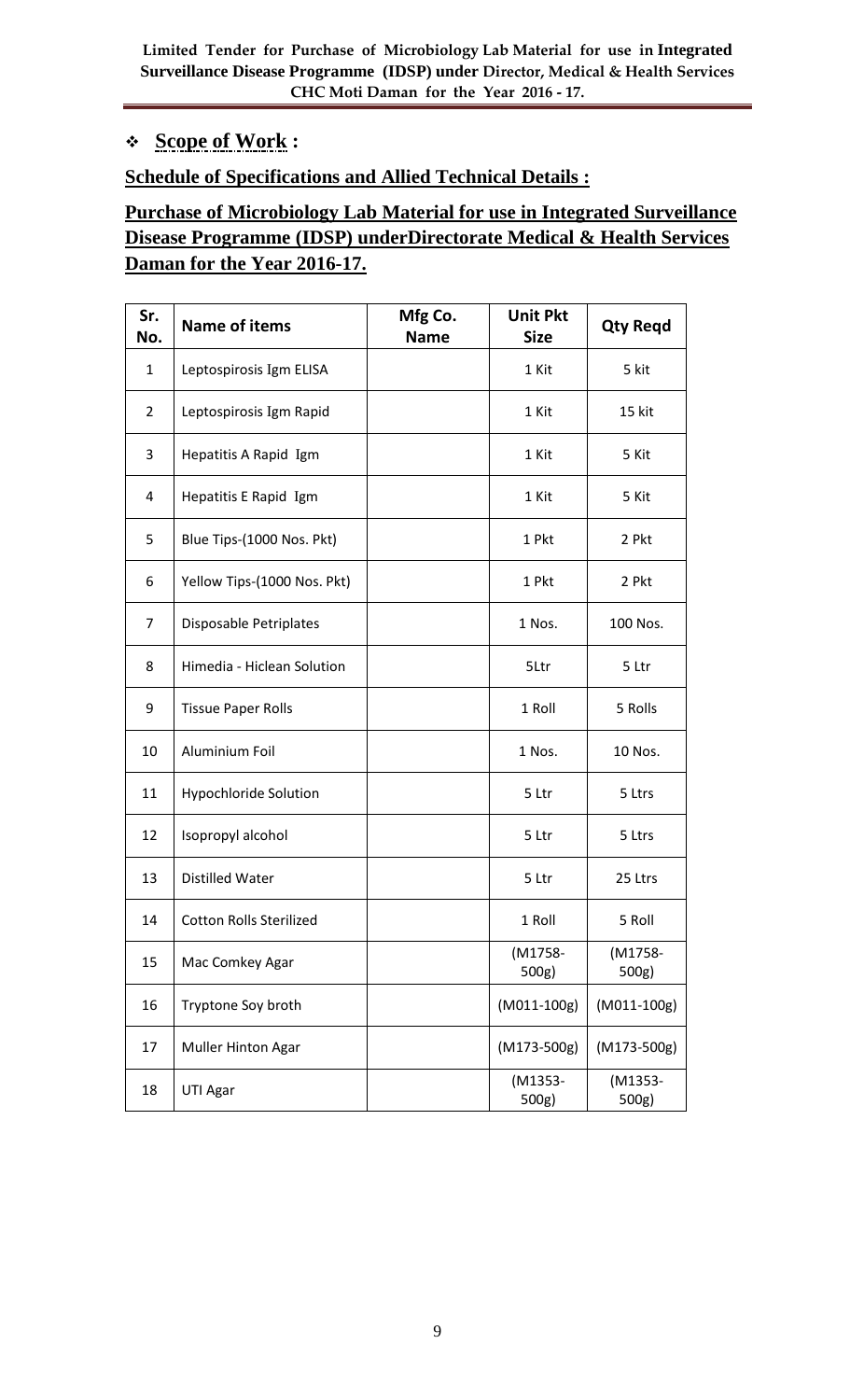| Sr.<br>No. | <b>Name of items</b>             | Mfg Co.<br><b>Name</b> | <b>Unit Pkt</b><br><b>Size</b> | <b>Qty Regd</b> |
|------------|----------------------------------|------------------------|--------------------------------|-----------------|
| 19         | Atibiotic Disc 0D272R<br>0D0270R |                        | 1 Pkt<br>1Pkt                  | 2 Pkt<br>2 Pkt  |
| 20         | Slides                           |                        | 1 Boxes                        | 5 box           |
| 21         | Sterillium                       |                        | 1 btl                          | 2 btls          |
| 22         | <b>Grams Stain Kit</b>           |                        | 1 Nos.                         | 1 Nos           |
| 23         | <b>Stainless Steel Forceps</b>   |                        | 1 Nos.                         | 1 Nos.          |
| 24         | <b>Sterile Cotton Swabs</b>      |                        | 1 Nos.                         | 500 Nos.        |
| 25         | Blood Culture Bottle 70 MI       |                        | 1 Nos.                         | 50 Nos.         |
| 26         | Blood Culture Bottle 20 MI       |                        | 1 Nos.                         | 50 Nos.         |
| 27         | 0.5% Macfarland Solutions        |                        | 1 Nos.                         | 1 Nos.          |

Signature of Suppliers/Dealers with Rubber Stamp **Sd**/-

**Director** Medical & Health Services**/** UT of Daman & Diu, "Tel.No.0260-2230470" email ID : dmhs-daman-dd@nic.in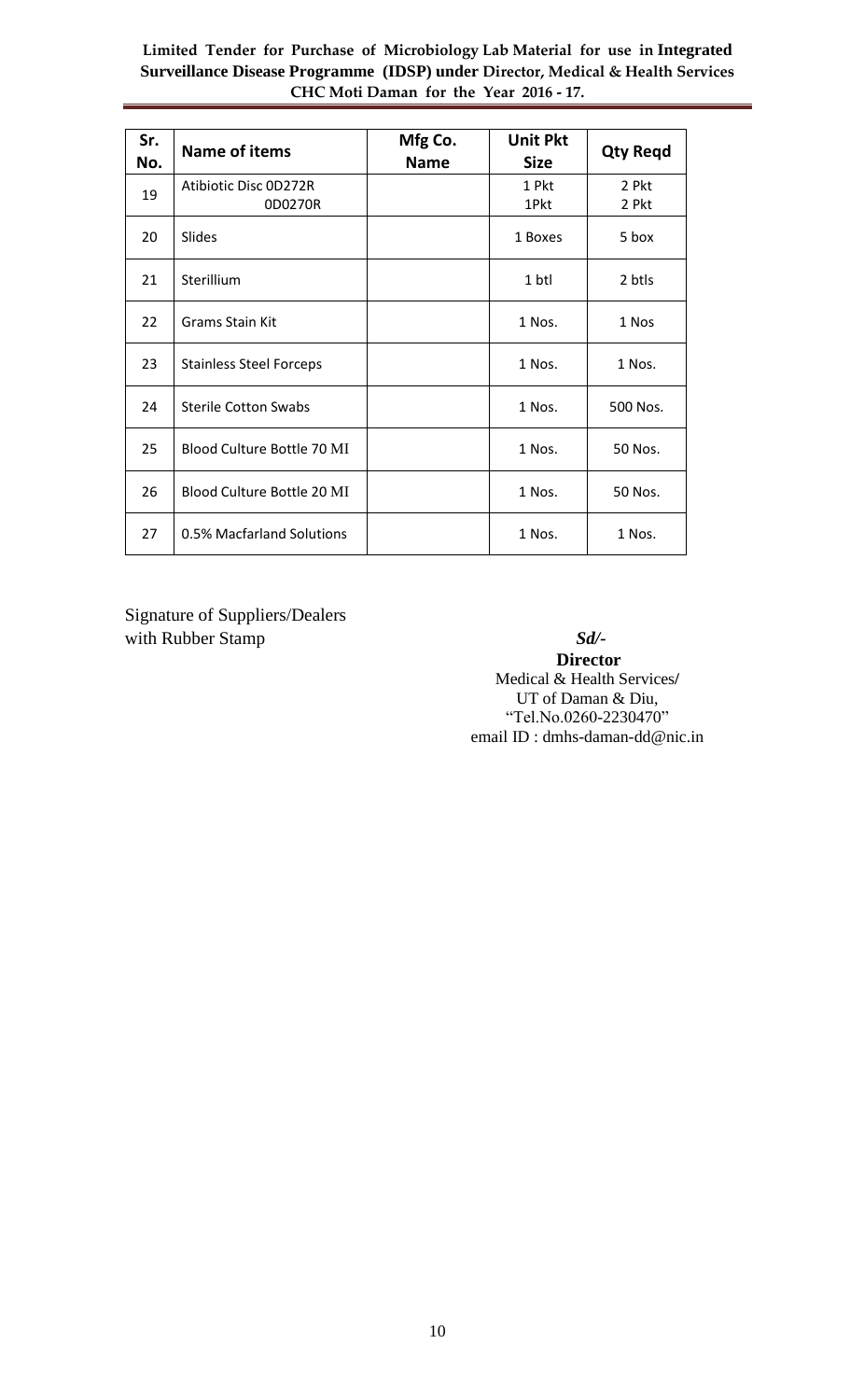# **Price Schedules :**

## **Purchase of Microbiology Laboratory Material for use in Integrated Surveillance Disease Programme (IDSP) under Directorate Medical & Health Services Daman for the Year 2016-17.**

| Sr.<br>No.     | <b>Name of items</b>            | Mfg Co.<br><b>Name</b> | <b>Unit Pkt</b><br><b>Size</b> | <b>Qty Regd</b>  | <b>Unit Rate</b> |
|----------------|---------------------------------|------------------------|--------------------------------|------------------|------------------|
| $\mathbf{1}$   | Leptospirosis Igm ELISA         |                        | 1 Kit                          | 5 kit            |                  |
| $\overline{2}$ | Leptospirosis Igm Rapid         |                        | 1 Kit                          | 15 kit           |                  |
| 3              | Hepatitis A Rapid Igm           |                        | 1 Kit                          | 5 Kit            |                  |
| 4              | Hepatitis E Rapid Igm           |                        | 1 Kit                          | 5 Kit            |                  |
| 5              | Blue Tips-(1000 Nos. Pkt)       |                        | 1 Pkt                          | 2 Pkt            |                  |
| 6              | Yellow Tips-(1000 Nos.<br>Pkt)  |                        | 1 Pkt                          | 2 Pkt            |                  |
| $\overline{7}$ | Disposable Petriplates          |                        | 1 Nos.                         | 100 Nos.         |                  |
| 8              | HI media - HI clean<br>Solution |                        | 5Ltr                           | 5 Ltr            |                  |
| 9              | <b>Tissue Paper Rolls</b>       |                        | 1 Roll                         | 5 Rolls          |                  |
| 10             | Aluminium Foil                  |                        | 1 Nos.                         | 10 Nos.          |                  |
| 11             | Hypochloride Solution           |                        | 5 Ltr                          | 5 Ltrs           |                  |
| 12             | Isopropyl alcohol               |                        | 5 Ltr                          | 5 Ltrs           |                  |
| 13             | <b>Distilled Water</b>          |                        | 5 Ltr                          | 25 Ltrs          |                  |
| 14             | <b>Cotton Rolls Sterilized</b>  |                        | 1 Roll                         | 5 Roll           |                  |
| 15             | Mac Comkey Agar                 |                        | (M1758-<br>500g)               | (M1758-<br>500g) |                  |
| 16             | Tryptone Soy broth              |                        | (M011-100g)                    | (M011-100g)      |                  |
| 17             | Muller Hinton Agar              |                        | (M173-500g)                    | $(M173-500g)$    |                  |